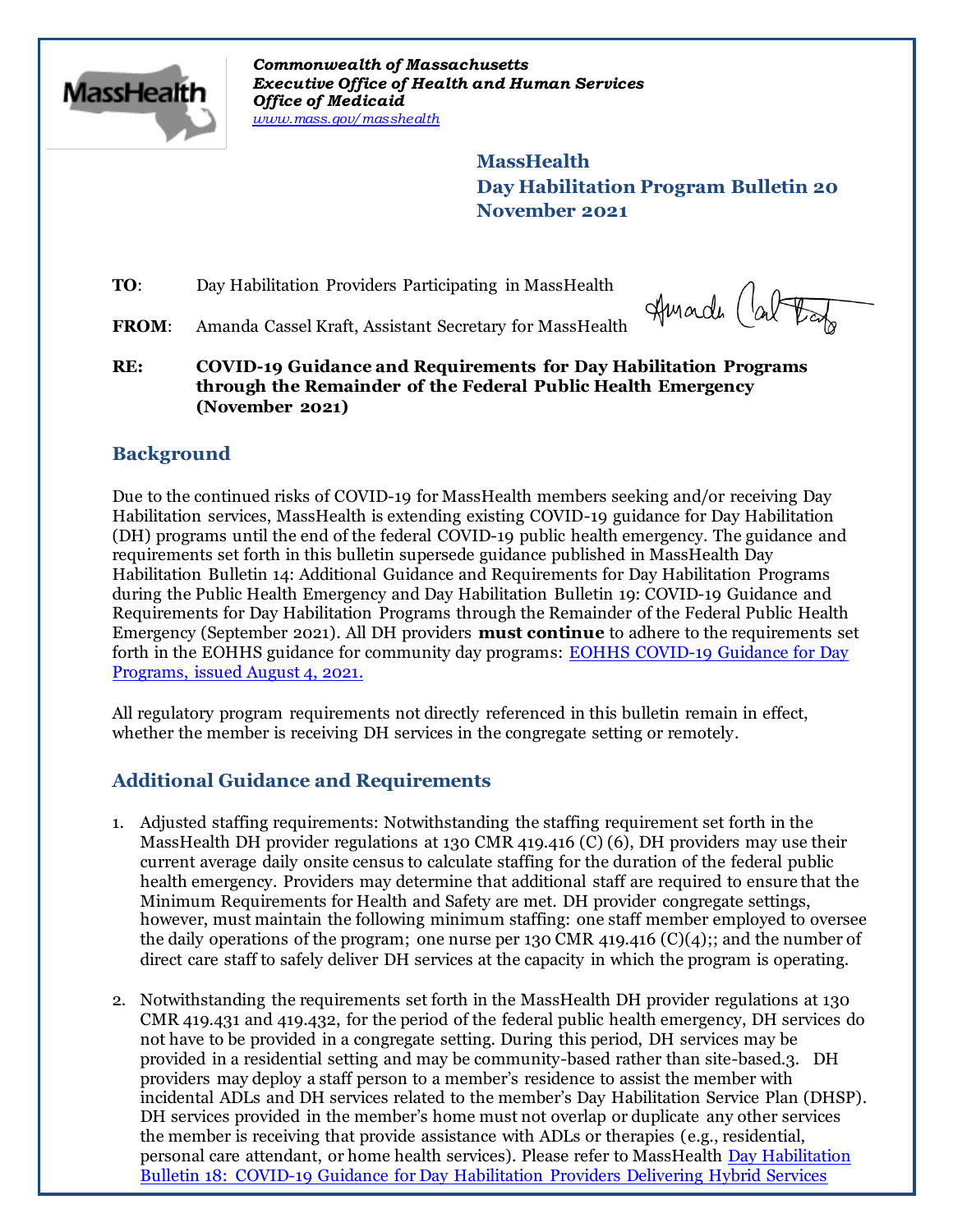**MassHealth Day Habilitation Program Bulletin 20 November 2021 Page 2 of 4**

[throughout the Federal Public Health Emergency](https://www.mass.gov/lists/masshealth-provider-bulletins-by-provider-type-d-h) for additional guidance regarding in-person remote service provision.

- 4. Amended DHSP for remote DH services may be continued until the member returns to receiving DH services in the DH provider's congregate site. When a member returns to receiving DH services at the congregate site, the member's DHSP must be amended within 45 business days of the member's return to in-person DH services.
- 5. Traditional DH services are provided as site-based services in the program setting. DH providers must engage in transitioning members to traditional DH by the end of the federal public health emergency, projected to be December 31, 2021. Members who remain reluctant to return or for whom the DH provider is unable to accommodate the member with site-based services due to staffing shortages, transportation limitations, etc., may continue to receive remote DH services through December 31, 2021 only as follows:
	- a. The DH provider must develop a *return to program plan* for members receiving only remote services. This plan must be reviewed with the member at a minimum of one time per month. The return to program plan may be incorporated into the member's existing DHSP or be a separate document. The return to program plan must be kept part of the member's permanent record and available to MassHealth upon request. This plan must set a return to program date and a plan to meet that date.
	- b. When providers are discussing the return to program plan with participants, risks and benefits of returning to site-based services must be incorporated into the conversations. The Risk/Benefit tool, however, is no longer required for members returning to the site-based services.
	- c. If the member indicates that they do not want to return to the DH provider's day program by the end of the federal public health emergency, the DH provider must proceed with safe discharge planning, ensuring that necessary services are aligned to meet the member's needs. Discharge must occur by December 31, 2021.
- 6. Through the end of the federal public health emergency, semiannual reviews are required to be completed by DH program staff involved in the member's DHSPs and must be approved by the DHSM or program director and by the nursing staff. Review by Additional Interdisciplinary Team members (SLP, OT, PT, behavior specialist), however, is waived through the remainder of the federal public health emergency.
- 7. Through the remainder of the federal public health emergency, service needs assessments (SNA) and clinical assessments (previously known as severity profiles) that expire for existing members, may be completed by DHSMs or program directors. Initial service needs assessments for new admissions, however, must be completed in accordance with 130 CMR 419.417 and involve all interdisciplinary team members (SLP, OT, PT, behavior specialist).
- 8. DH providers with more than one site location may transfer members to one of their alternate site locations for congregate or remote DH services, if the member, caregiver, and service coordinators are all in agreement and the transfer is clearly documented in the member's record. The documentation must include COVID-19 federal public health emergency language.
- 9. Admissions to DH can occur only if the DH provider is able to conduct the required assessments for the member in-person, either in the congregate setting or in the individual's residence or other mutually agreed-upon location.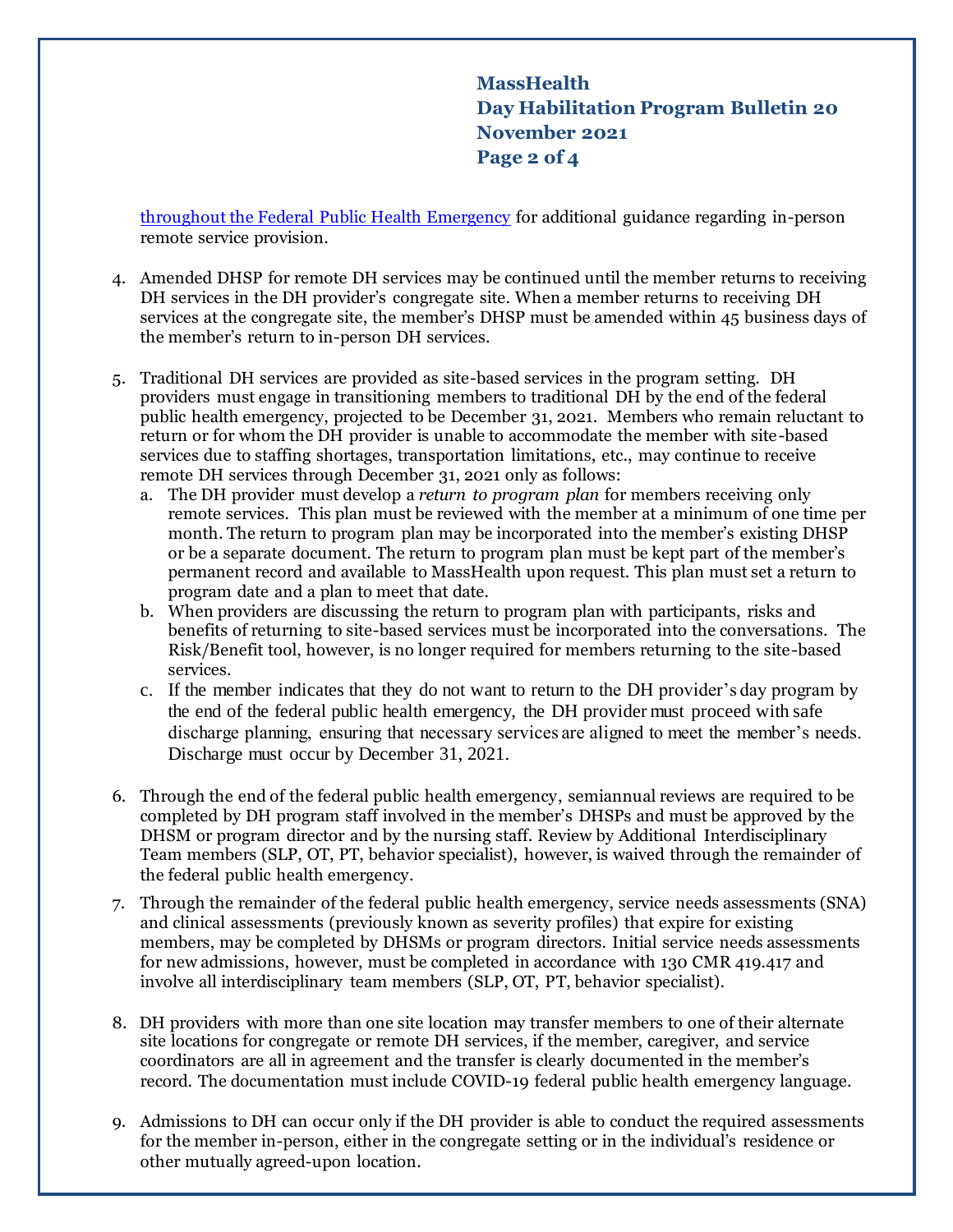**MassHealth Day Habilitation Program Bulletin 20 November 2021 Page 3 of 4**

- 10. Notwithstanding the requirements set forth in the MassHealth DH provider regulations at 130 CMR 419.407(A)(2)(a), for the period of the federal public health emergency, new admissions to DH can occur with a copy of their most recent Annual Physical Exam along with documentation from an office or telehealth visit to their PCP within the last year.
- 11. A member may attend an alternate DH program for any reason, including the closure of the member's original provider, to receive the service delivery that best aligns with the member's needs. DH providers may utilize the existing SNA and Clinical Assessment (CA) from the site the member transferred from. Once the transferred SNA and CA expire, the first SNA and CA completed by the new DH provider must be done in-person by the professional IDT members (OT, PT, SLP, behavior specialist). If the member is entirely new to DH, all required assessments must be completed by the new DH provider, in accordance with MassHealth regulations and guidance. Assessments must be completed in person in the congregate setting, in the participant's residence, or at some other mutually agreed-upon location.
- 12. If a member has been discharged from their DH program during the federal public health emergency and later expresses interest in returning to their DH provider's DH program, the DH provider must complete the admission process. Original admissions documentation from their referring entities may be used  $(419.407 \text{ (A)}(2))$ . A complete Service Needs Assessment and Clinical Assessment (previously known as Severity Profile) must be completed by the DH provider's IDT to determine if there has been any change in the member's need level.
- 13. If a member splits their day between DH and a DDS-funded service, the DH provider must submit DH billing. using the 15-minute unit codes to accurately reflect the duration of time for the delivered MassHealth service.
- 14. Regardless of payer source, if any DH participant attending the DH provider's congregate site tests positive for COVID-19, the DH provider must submit a report to the MassHealth agency in the form and format requested by the MassHealth agency. If a staff member working at the DH provider's congregate site tests positive for COVID-19, the DH provider must also notify MassHealth in the form and format requested by MassHealth. In either case, MassHealth may request the provider's COVID-19 screening plan, isolation and discharge plan, and communication plan.